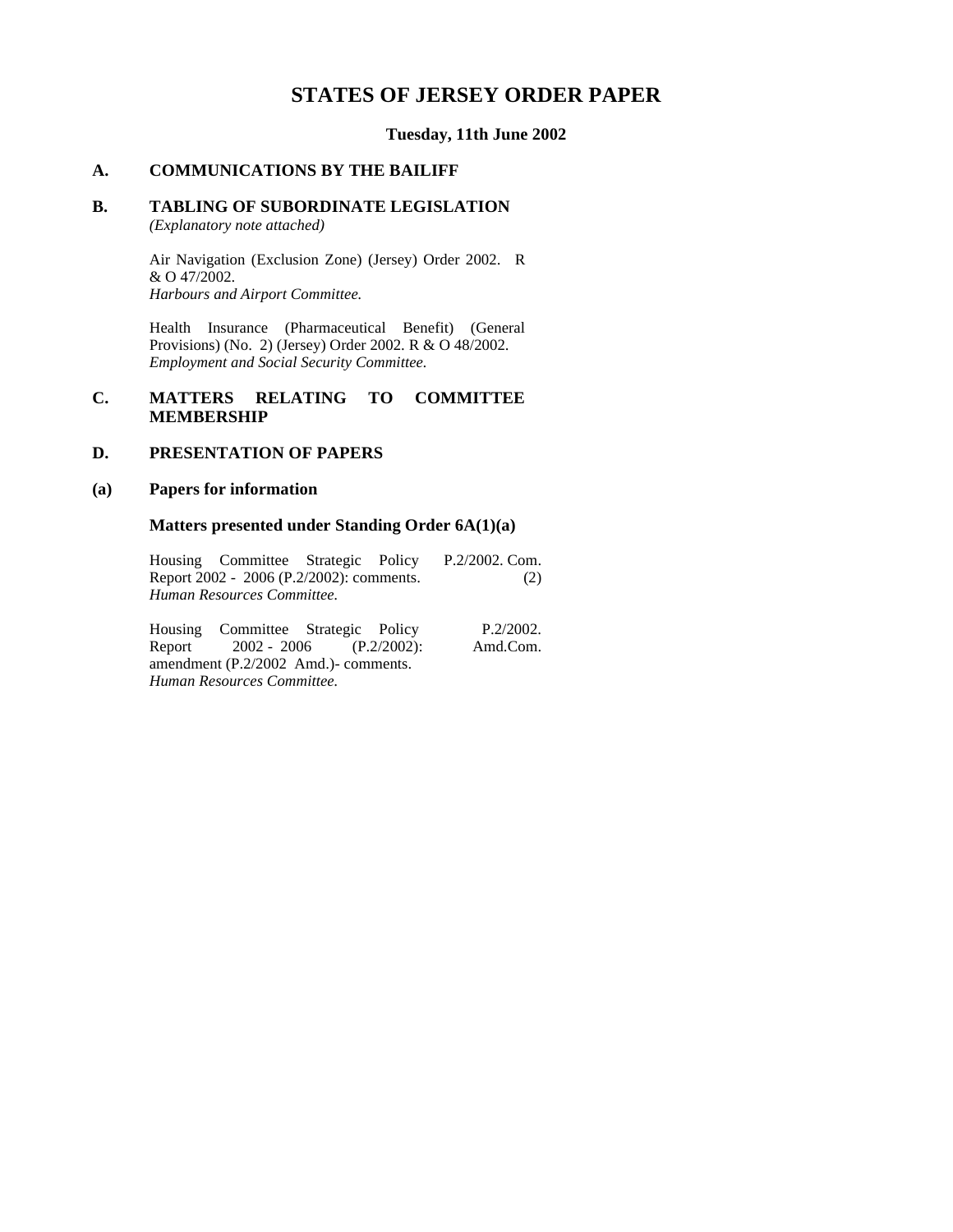| Housing Committee Strategic Policy P.2/2002. Amd.<br>Report 2002 - 2006 (P.2/2002): second<br>amendment $(P.2/2002 \text{ Amd.}(2))$ -<br>comments.<br>Human Resources Committee. | $(2)$ Com. $(2)$ |
|-----------------------------------------------------------------------------------------------------------------------------------------------------------------------------------|------------------|
| Island Plan (P.69/2002): comments.<br>Human Resources Committee.                                                                                                                  | P.69/2002. Com.  |
| Machinery of Government: proposed P.70/2002. Com.<br>departmental structure and transitional<br>arrangements $(P.70/2002)$ - comments.<br>Human Resources Committee.              |                  |
| Terrorism (Jersey) Law 200- P.75/2002. Com.<br>Draft<br>(P.75/2002): comments.<br>Human Resources Committee.                                                                      |                  |
| Draft Terrorism (Jersey) Law 200- P.75/2002. Com.<br>(P.75/2002): comments.<br>Finance and Economics Committee.                                                                   | (2)              |
| "Narkunda" and "Chantemerle", West P.78/2002. Com.<br>Hill, St. Helier: transfer of administration<br>(P.78/2002) - comments.<br>Finance and Economics Committee.                 |                  |
| Draft Police Procedures and Criminal P.89/2002. Com.<br>Evidence (Jersey) Law 200- (P.89/2002):<br>comments.<br>Human Resources Committee.                                        |                  |
| Draft Police Procedures and Criminal P.89/2002. Com.<br>Evidence (Jersey) Law 200- (P.89/2002):<br>comments.                                                                      | (2)              |

*Finance and Economics Committee.*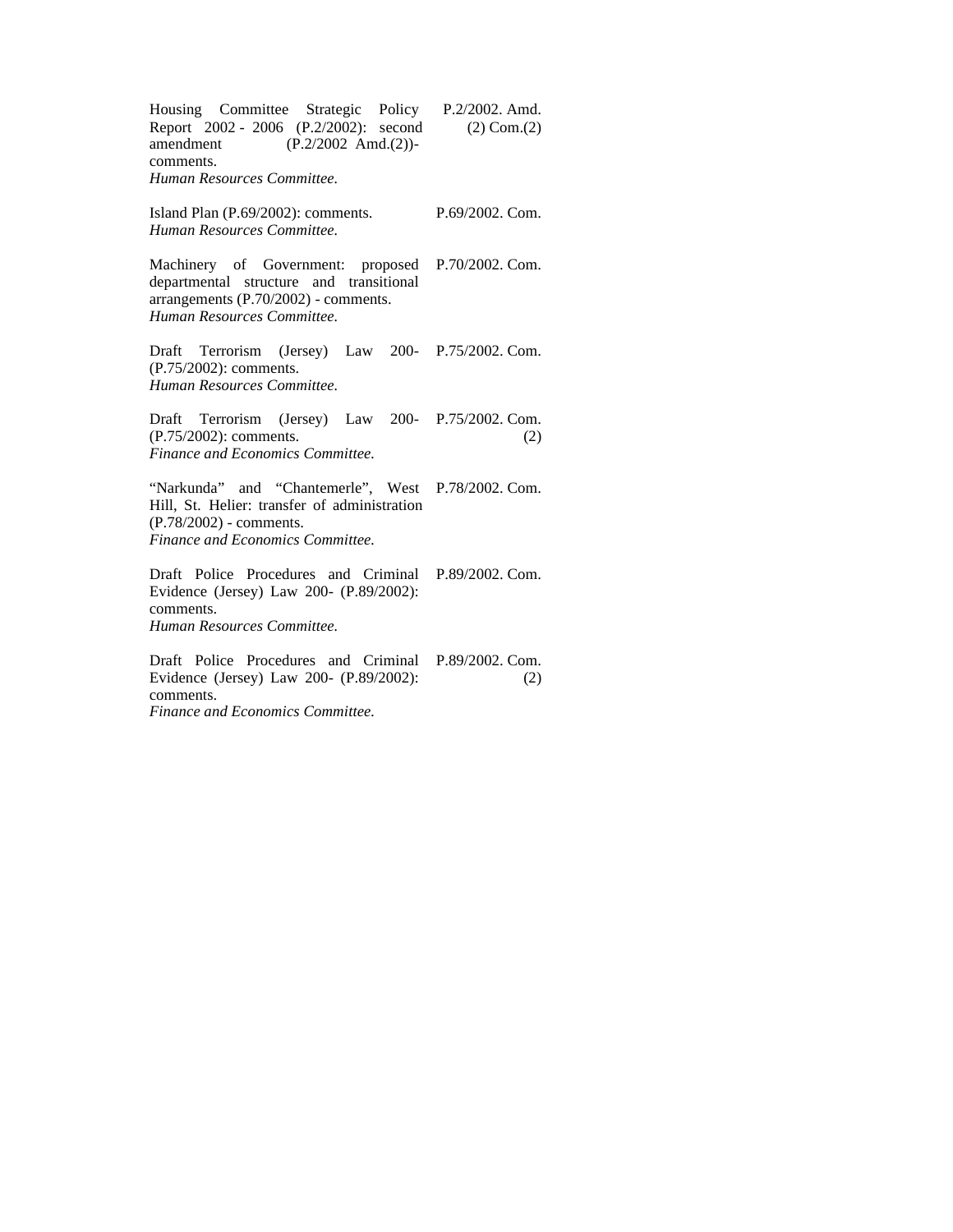|     | Report by the Government Actuary on the<br>financial condition of the Social Security<br>Fund as at 31st December 2000.<br>and<br>Social<br>Security<br>Employment<br>Committee. | R.C.20/2002.        |
|-----|----------------------------------------------------------------------------------------------------------------------------------------------------------------------------------|---------------------|
|     | Commission Amicale: report for 2001.<br>Commission Amicale.                                                                                                                      | R.C.21/2002.        |
|     | Ecology Fund: report for 2001.<br>Planning and Environment Committee.                                                                                                            | R.C.22/2002.        |
|     | Matters presented under Standing Order 6A(1)(b)                                                                                                                                  |                     |
| (b) | <b>Notification of Standing Order decisions</b>                                                                                                                                  |                     |
| (c) | Notification of acceptance of tenders                                                                                                                                            |                     |
| (d) | Papers to be lodged "au Greffe" under Standing<br>Order $17A(1)(a)$                                                                                                              |                     |
|     | Island Plan (P.69/2002): amendment.<br>Deputy G.C.L. Baudains of St. Clement.                                                                                                    | P.69/2002.<br>Amd.  |
|     | Draft Sea Fisheries (Amendment) (Jersey)<br>Law $200$ -.<br>Agriculture and Fisheries Committee.                                                                                 | P.95/2002.          |
|     | Draft Crime (Going Equipped) (Jersey)<br>Law 200-.<br>Legislation Committee.                                                                                                     | P.96/2002.          |
|     | Office of Fair Trading: establishment.<br>Deputy A. Breckon of St. Saviour.                                                                                                      | P.97/2002.          |
|     | Field 126, La Grande Route de la Côte, St.<br>Clement: construction of homes.<br>Senator C.G.P. Lakeman.                                                                         | P.98/2002.          |
|     | Draft Social Security (Amendment No.<br>16) (Jersey) Law 200-.<br>and Social Security<br>Employment<br>Committee.                                                                | P.99/2002.          |
| (e) | Notification of Papers lodged "au Greffe" under<br><b>Standing Order 17A(1)(b)</b>                                                                                               |                     |
| (f) | for<br><b>Papers</b><br>consideration<br>by the<br><b>Committee under Standing Order 38A</b>                                                                                     | <b>States</b><br>in |

**E. STATEMENTS AND PROPOSITIONS RELATING TO THE ARRANGEMENT OF PUBLIC BUSINESS AT THIS OR ANY SUBSEQUENT MEETING**

> In accordance with Standing Order 22(3) the President of the Industries Committee has instructed the Greffier of the States to withdraw the proposition regarding Victoria Chambers, The Esplanade, St. Helier: lease of 1st Floor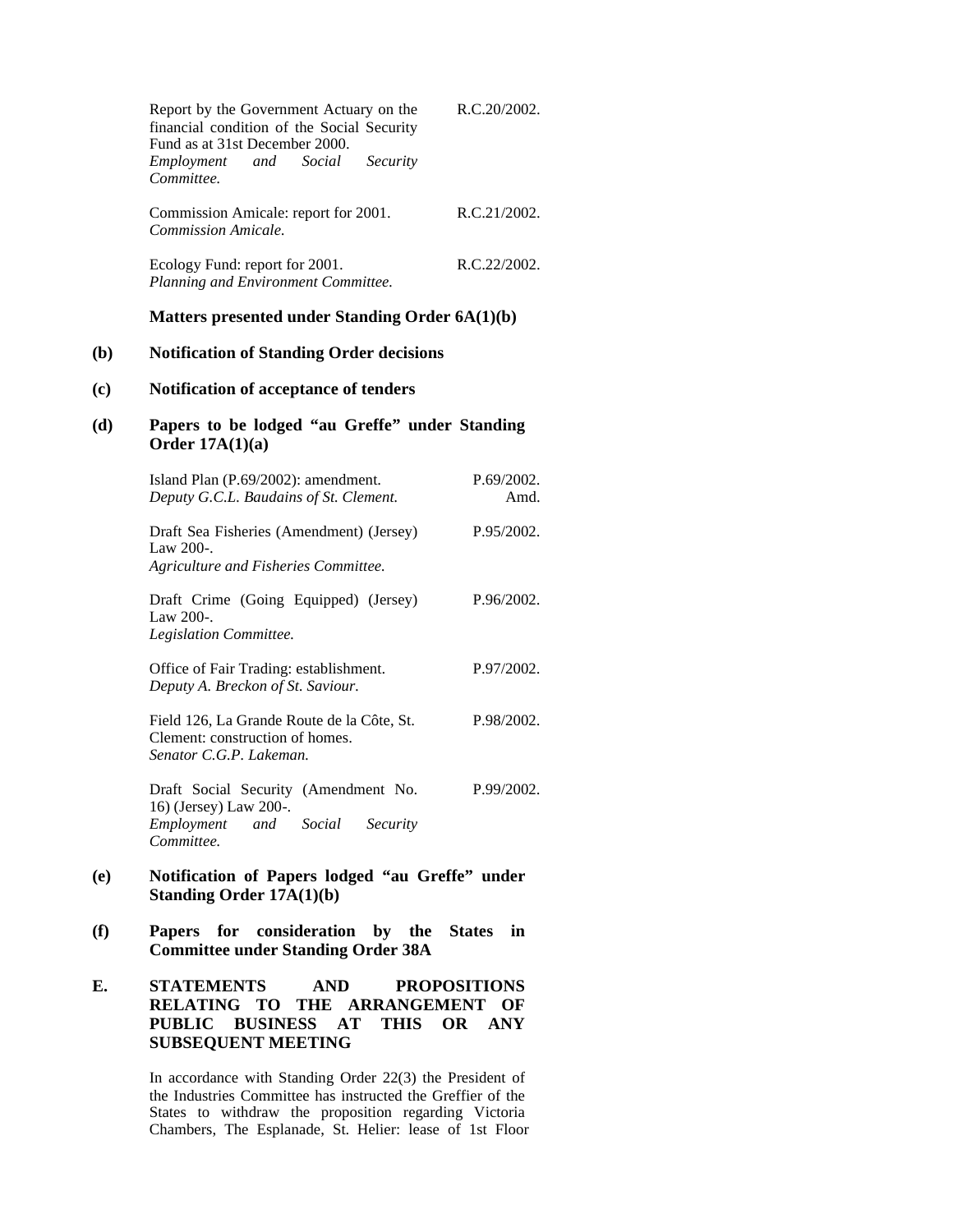office accommodation (P.90/2002 lodged "au Greffe" on 28th May 2002 and set down for consideration at the present meeting).

THE STATES are asked to agree that the following matters lodged "au Greffe" be considered on 18th June 2002 -

Draft Referendum (Jersey) Law 200-. Lodged: 26th March 2002. *Legislation Committee.*

P.40/2002.

P.67/2002.

La Collette Fuel Farm, St. Helier: lease to Shell U.K. Limited and Esso Petroleum Company Limited. Lodged: 14th May 2002. *Harbours and Airport Committee.*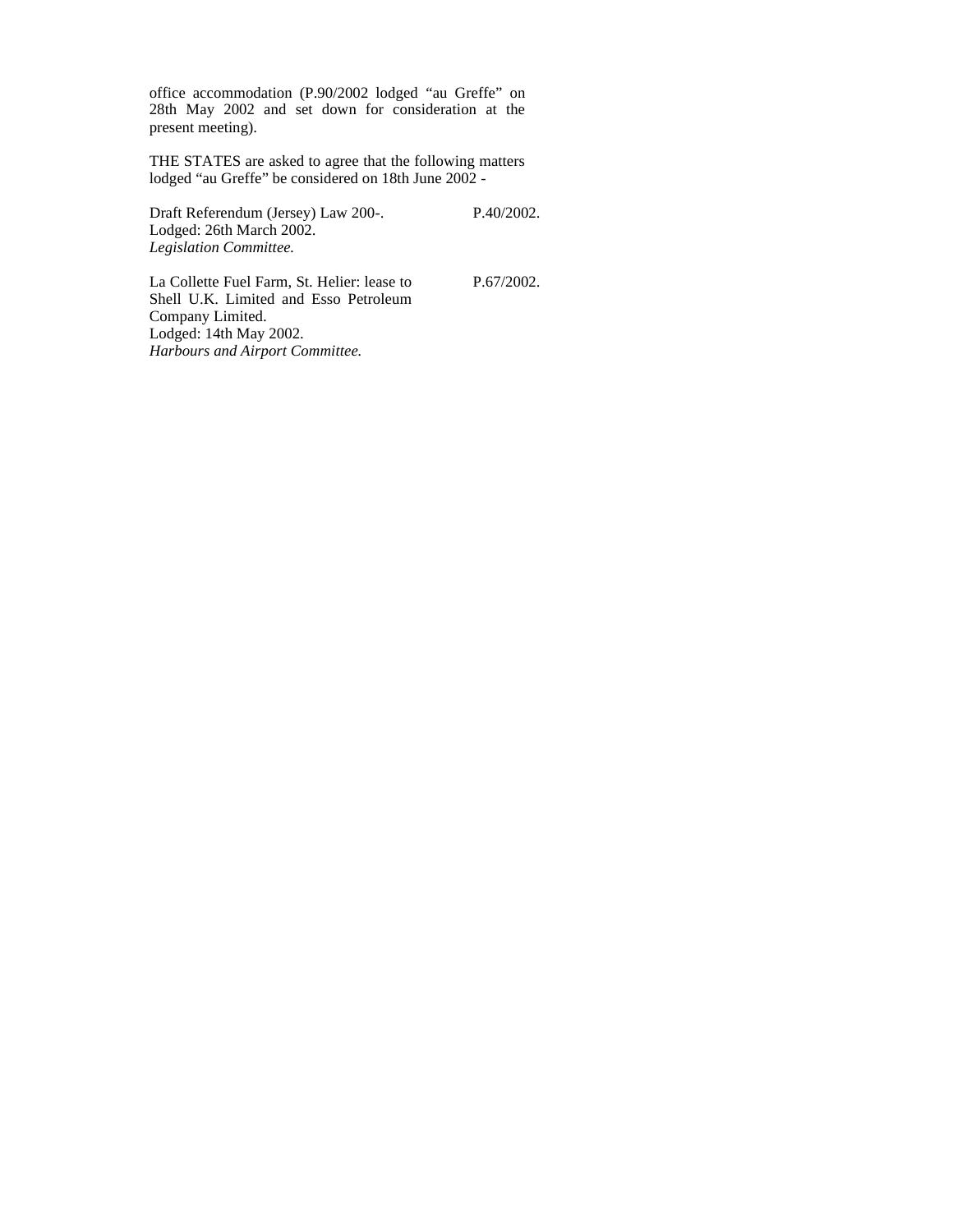La Collette Fuel Farm, St. Helier: lease to Shell U.K. Limited and Esso Petroleum<br>Company Limited (P.67/2002) - $(P.67/2002)$  comments. Presented: 21st May 2002. *Finance and Economics Committee.* P.67/2002. Com.

P.88/2002.

P.90/2002.

P.92/2002.

P.94/2002.

New North Quay, St. Helier: erection of fencing. Lodged: 21st May 2002. *Deputy G.C.L. Baudains of St. Clement.*

Draft Social Security (Amendment No. 15) (Jersey) Law 200-. Lodged: 28th May 2002. *Employment and Social Security Committee.*

Field 574 and part of Field 573, Les Falaises de Fiquet, Beauport, St. Brelade: exchange of land. Lodged: 28th May 2002. *Planning and Environment Committee.*

Draft Island Planning (Amendment No. 8) (Jersey) Law 200-. Lodged: 28th May 2002. *Planning and Environment Committee.*

## **F. PRESENTATION OF PETITIONS**

### **G. QUESTIONS**

Deputy P.F.C. Ozouf of St. Helier will ask a question of the President of the Agriculture and Fisheries Committee regarding the Agriculture and Fisheries: policy report 2001.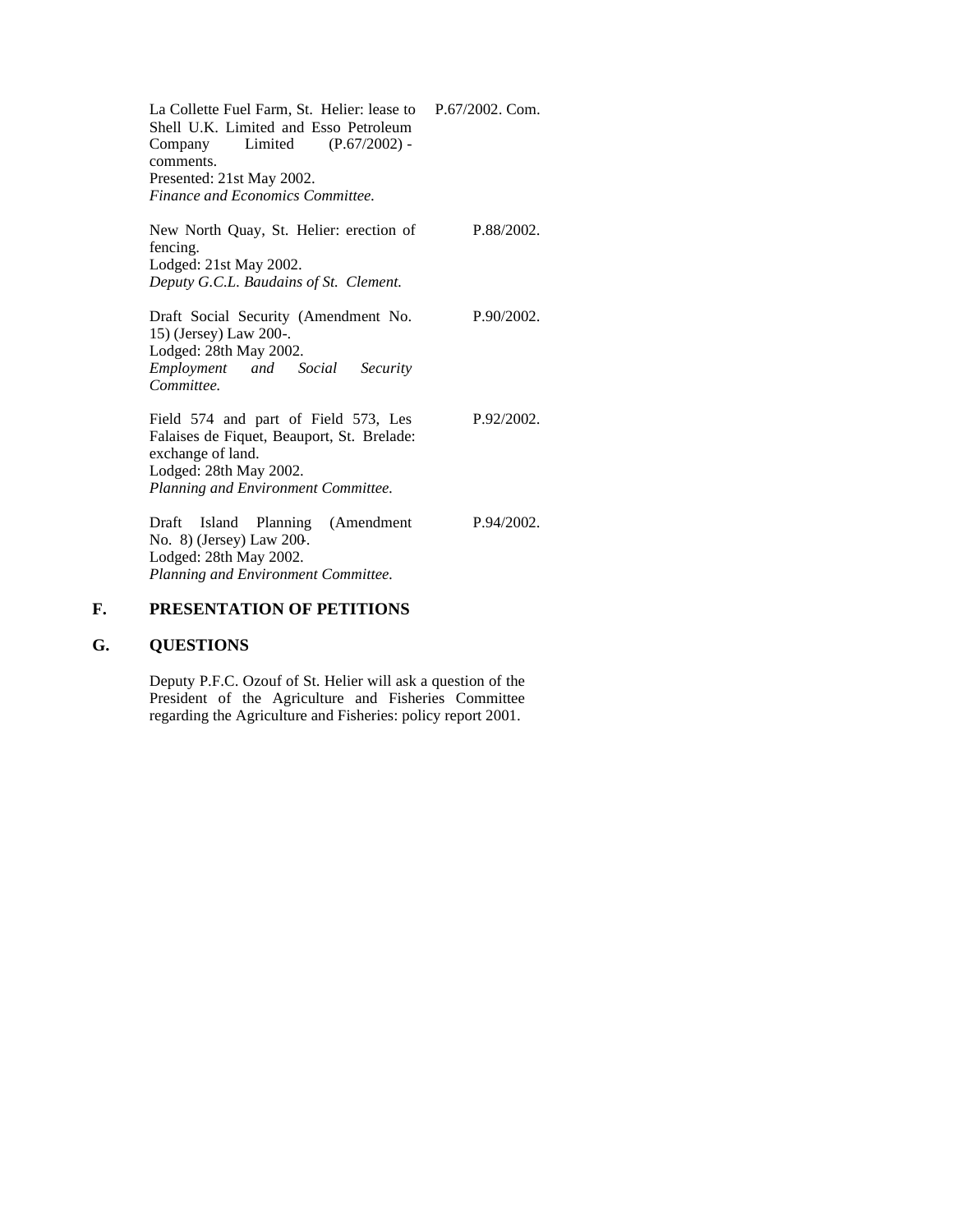Deputy G.C.L. Baudains of St. Clement will ask a question of the President of the Public Services Committee regarding the width of buses.

Deputy P.F.C. Ozouf of St. Helier will ask a question of the President of the Health and Social Services Committee regarding increases in health funding.

### **H. MATTERS OF PRIVILEGE**

### **I. PERSONAL STATEMENTS**

### **J. COMMITTEE STATEMENTS**

The President of the Privileges and Procedures Committee will make a statement regarding the work of the Committee.

#### **K. PUBLIC BUSINESS**

Draft Road Traffic (No. 53) (Jersey) Regulations 200-. Lodged: 14th May 2002. *Home Affairs Committee.* P.66/2002. Draft Act amending further the Act of the P.76/2002.

States dated the 4th day of December 1990, establishing a Scheme to provide compensation for victims of crimes of violence. Lodged: 14th May 2002. *Home Affairs Committee.*

"Narkunda" and "Chantemerle", West Hill, St. Helier: transfer of administration. Lodged: 14th May 2002. *Public Services Committee.*

P.78/2002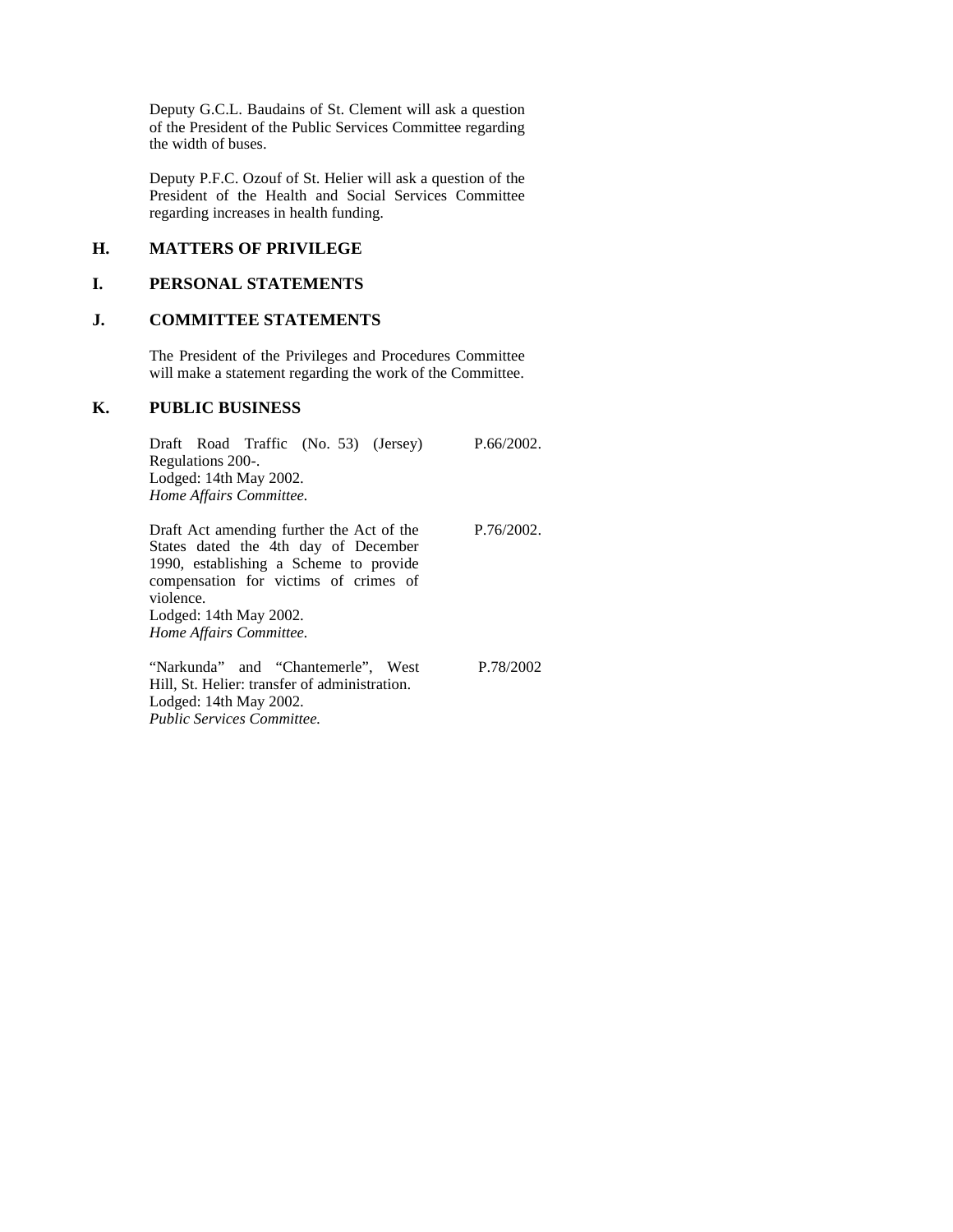"Narkunda" and "Chantemerle", West P.78/2002. Com. Hill, St. Helier: transfer of administration (P.78/2002) - comments. Presented: 11th June 2002. *Finance and Economics Committee.*

Optometrists (Ophthalmic Opticians): issue of written prescriptions. Lodged: 14th May 2002. *Industries Committee.* P.80/2002. Draft Community Provisions Dual-Use Items (Export Control) (Jersey) Regulations 200-. Lodged: 21st May 2002. *Finance and Economics Committee.* P.86/2002.

Draft Community Provisions (Control of Exports of Dual-Use Items and Exports of Dual-Use<br>Technology) (Application (Application) (Jersey) Regulations 200-. Lodged: 21st May 2002. *Finance and Economics Committee.*

P.87/2002.

#### **C.M. NEWCOMBE**

#### **Greffier of the States**

6th June 2002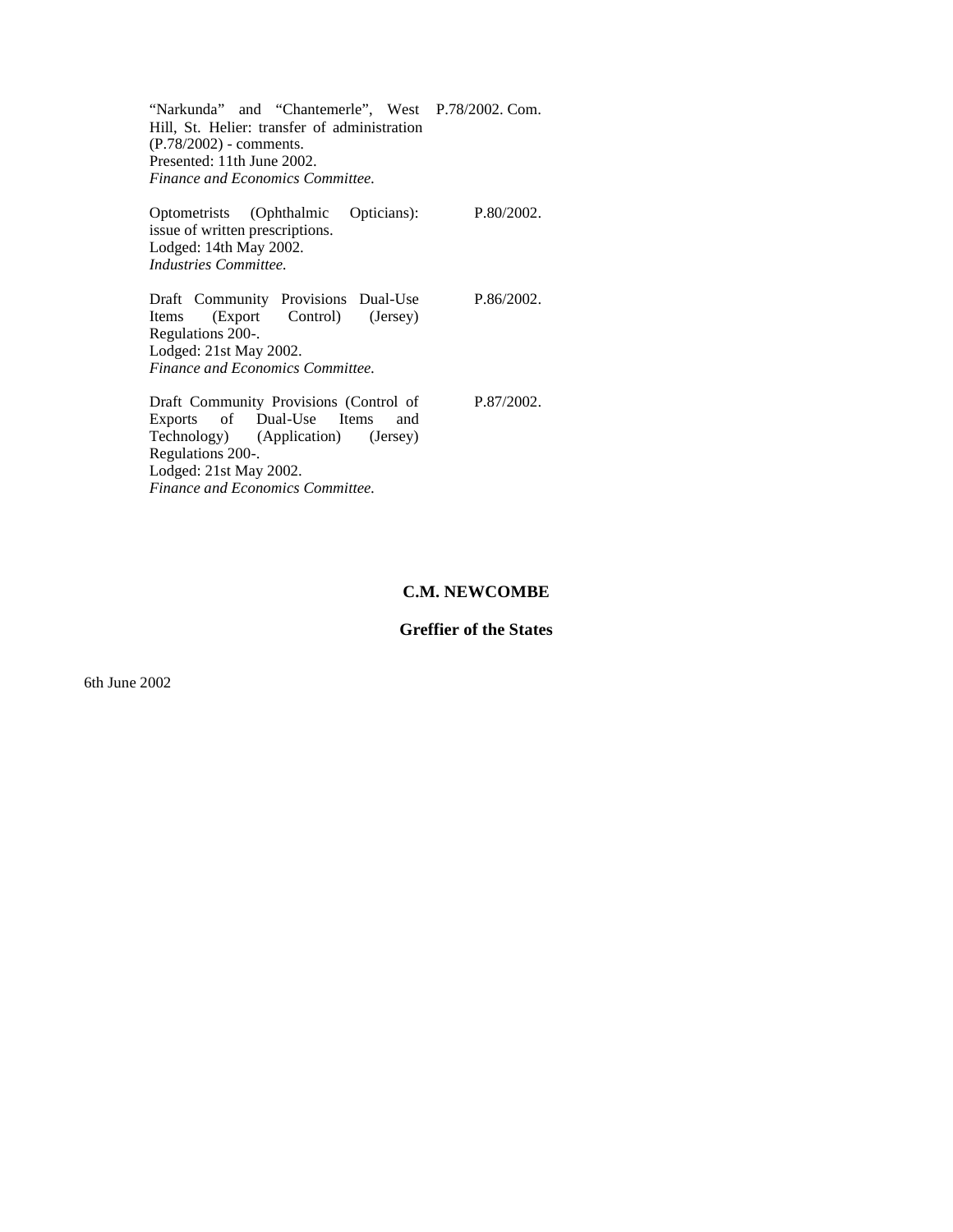### **Explanatory Note regarding subordinate legislation tabled at this meeting.**

### **R & O 47/2002**

The purpose of this Order is to establish an aircraft exclusion zone around Howard Davis Farm on 14th June 2002.

The Order was made on 30th May 2002 and came into force forthwith.

#### **R & O 48/2002**

The purpose of this Order is to increase the standard fee for dispensing prescriptions from 252p per item to 259p per item and to amend the amount of discount that can be recouped.

The Order was made on 6th June 2002 and comes into force 1st October 2002.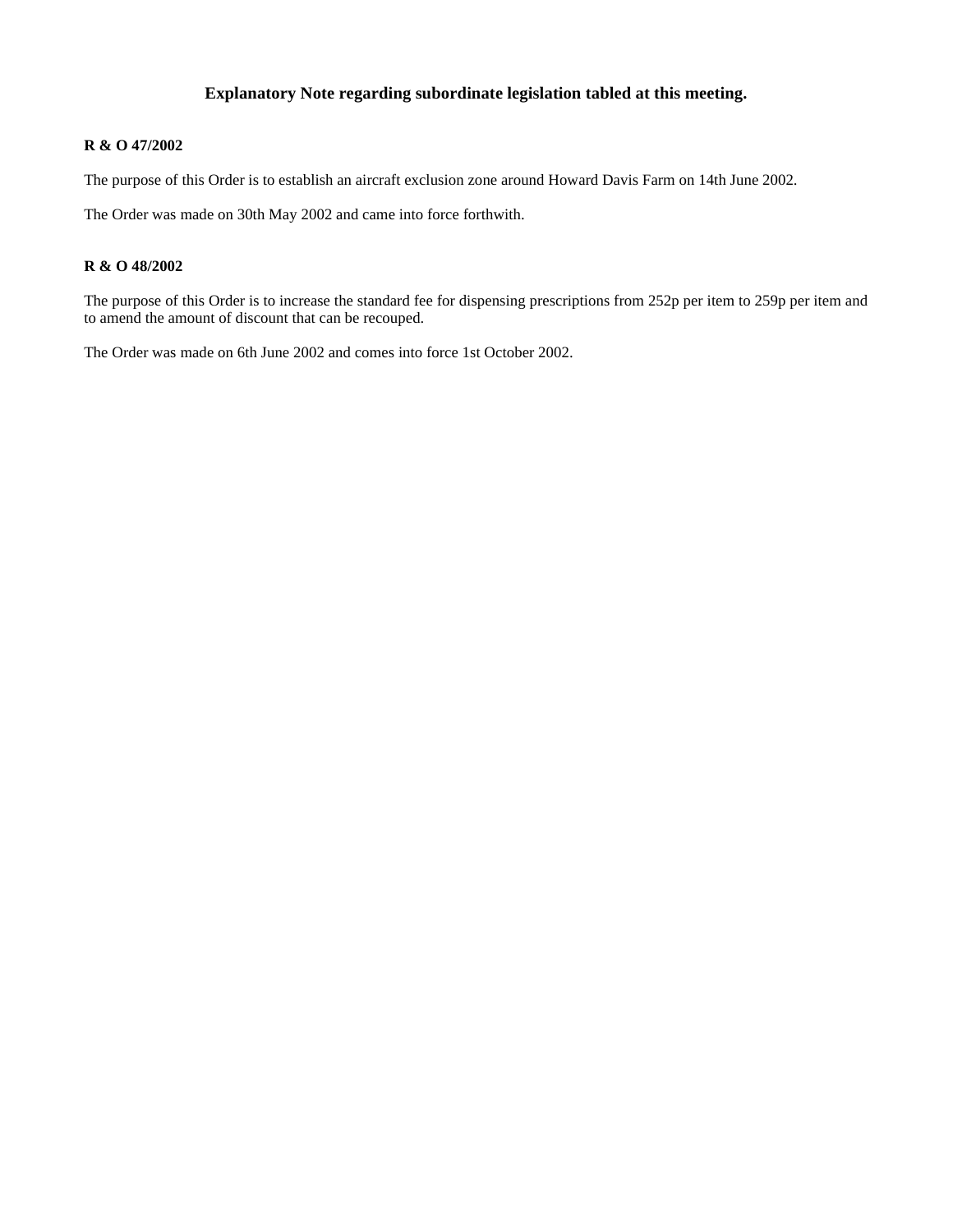#### **QUESTION PAPER**

#### (See Item G)

Deputy P.F.C. Ozouf of St. Helier will ask the following question of the President of the Agriculture and Fisheries Committee -

> "On the 14th August 2001 the Committee lodged its Agriculture and Fisheries: policy report 2001. Since that time significant further developments have occurred in all sectors of the agriculture marketplace: specifically a significant downturn in the demand and/or price for milk products, new potatoes and indoor tomatoes. Notwithstanding the work of the Policy Report 2001 Review Group set up to clarify and then consider further the concerns expressed by the Policy and Resources and Finance and Economics Committees on the policy report, would the President give the Assembly the Committee's position on the following -

- (a) whether, in the light of these changing market conditions, the above policy report is still valid?
- (b) whether any changes are necessary to the report and policy framework?
- (c) when the Committee intends seeking a date for the report to be debated?"

Deputy G.C.L. Baudains of St. Clement will ask the following question of the President of the Public Services Committee -

> "With regard to the recent tendering process for the Island's bus service, would the President advise members -

- (a) of the tender criteria relating to the maximum width of buses, and indicate whether this conforms to the Island's maximum width restriction?
- (b) whether the buses currently ordered by Connex exceed this width?
- (c) if an exemption has been given to Connex, whether the other tenderers were offered the same exemption, and if not, why not?"

Deputy P.F.C. Ozouf of St. Helier will ask the following question of the President of the Health and Social Services Committee -

> "At the presentation by the Health and Social Services Committee to all States members on 28th May 2002, it was claimed the department's real growth, when compared to the United Kingdom, was low. Specifically, that for the period 2002 to 2003, the increase was in the region of three per cent.

Would the President explain -

- (a) how the Committee arrived at the figure for real increases in health funding for Jersey?
- (b) how the comparative figure for the United Kingdom was